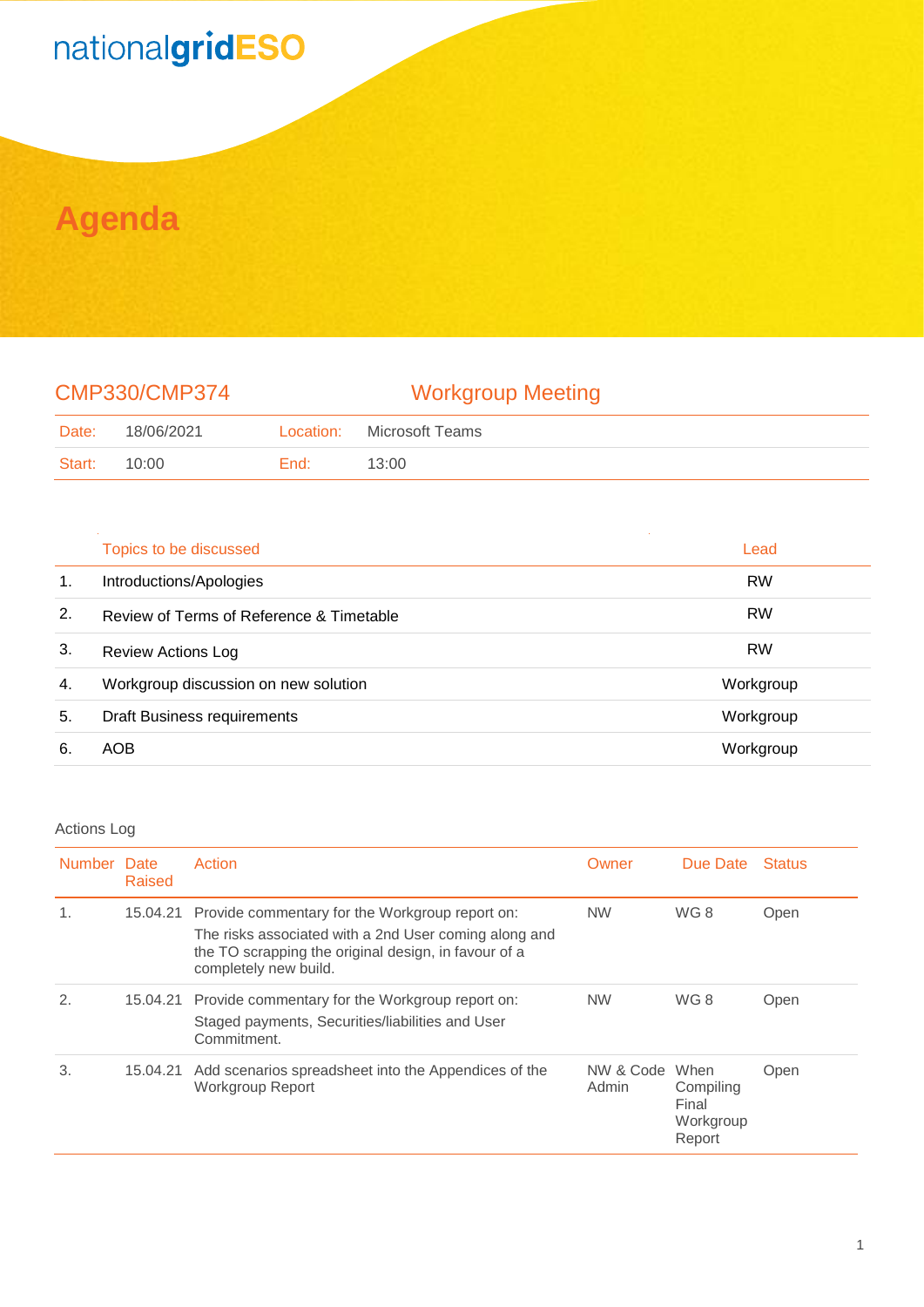# nationalgridESO

| 4.  |          | 15.04.21 Provide commentary for the Workgroup Report to confirm:<br>The Workgroup have considered any interactions and<br>impacts of CMP288/289. Under CMP330 no delay fee<br>could be incurred/charged by the TO until it has adopted<br>the asset. Any subsequent delays by User 2 for e.g. would<br>presumably incur a delay charge on part of the TO and<br>would be passed on under CMP288/289. | NW/GN/Co<br>de Admin     | WG8 | Open |
|-----|----------|------------------------------------------------------------------------------------------------------------------------------------------------------------------------------------------------------------------------------------------------------------------------------------------------------------------------------------------------------------------------------------------------------|--------------------------|-----|------|
| 5.  | 15.04.21 | Discuss, whether they need an additional step within the<br>scenarios to allow the TO, to take direct control of<br>construction if there is a delay to facilitate user 2. Or if they<br>just need to emphasise it is not always going to be a clean<br>break/change of contractual responsibilities at a set point.                                                                                 | NW/GN                    | WG8 | Open |
| 6.  | 15.04.21 | Add in comments in relation to the perception that<br>adoption costs are zero pounds.                                                                                                                                                                                                                                                                                                                | <b>NW</b>                | WG8 | Open |
| 7.  | 15.04.21 | Scenario B - Add in comments to explain this scenario<br>does not currently occur, but may occur more frequently in<br>the future subject to regulatory approval.                                                                                                                                                                                                                                    | <b>NW</b>                | WG8 | Open |
| 8.  | 15.04.21 | Scenario D - Add comments to clarify how Party 1 will<br>recover stranded costs if Party 2 terminates.                                                                                                                                                                                                                                                                                               | <b>NW</b>                | WG8 | Open |
| 9.  | 15.04.21 | Consider how to put together a compare/contrast of what<br>currently happens in England//Wales for 132kV under the<br>DNO contestable works regime v what would happen<br>under the WACM.                                                                                                                                                                                                            | All WG<br><b>Members</b> | WG8 | Open |
| 10. | 15.04.21 | Draft a response to the questions raised by Ofgem on the<br>WACM and circulate to the Workgroup for review.                                                                                                                                                                                                                                                                                          | <b>LW</b>                | WG8 | Open |
| 11  | 15.04.21 | Provide the business requirements for the legal text for the NW/GN<br>alternative.                                                                                                                                                                                                                                                                                                                   |                          | WG8 | Open |